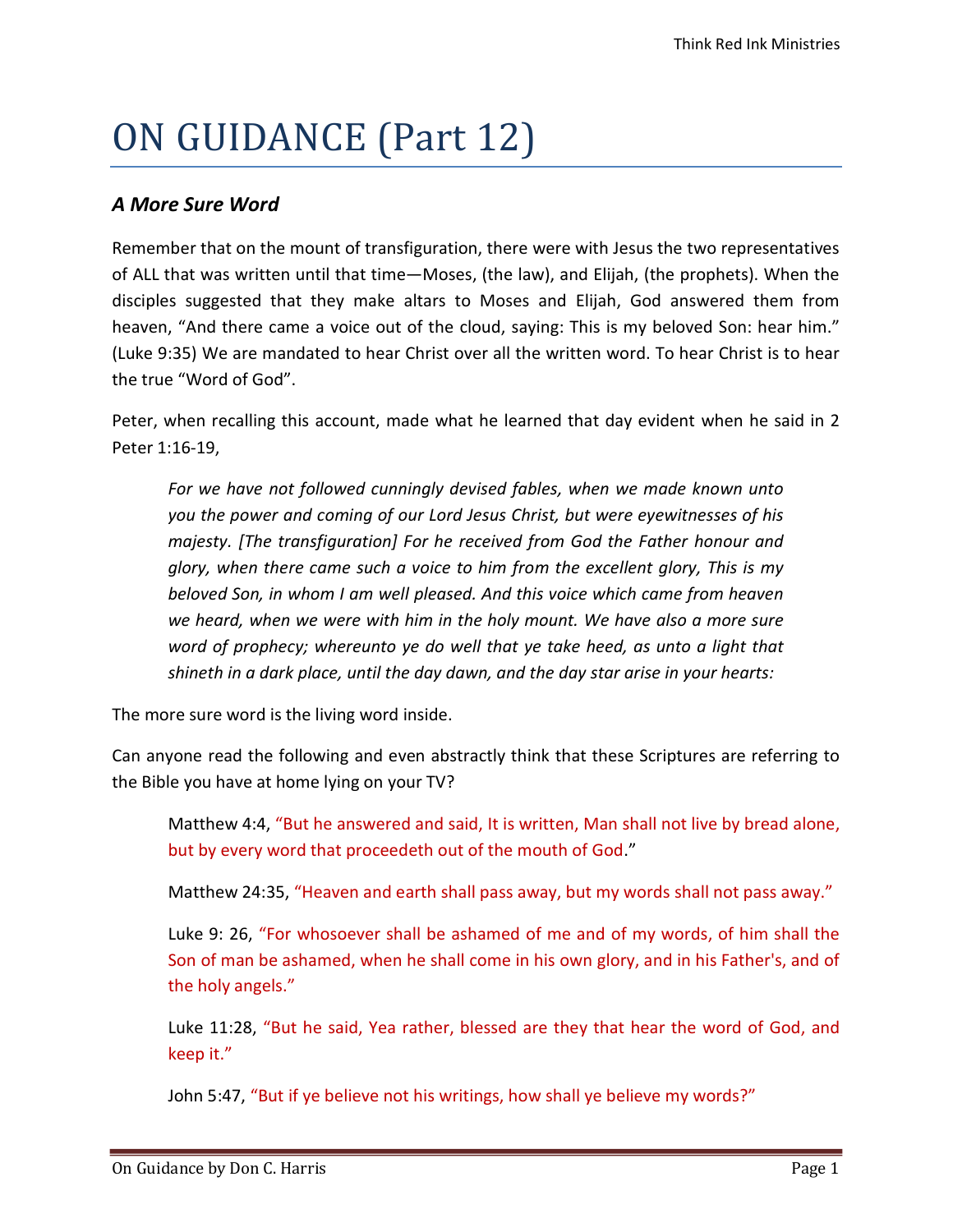John 6:63, "It is the spirit that quickeneth; the flesh profiteth nothing: the words that I speak unto you, they are spirit, and they are life."

John 6:68, "Then Simon Peter answered him, Lord, to whom shall we go? thou hast the words of eternal life."

John 8:31, "Then said Jesus to those Jews which believed on him, If ye continue in my word, then are ye my disciples indeed;"

John 8:37, "I know that ye are Abraham's seed; but ye seek to kill me, because my word hath no place in you."

John 8:47, "He that is of God heareth God's words: ye therefore hear them not, because ye are not of God."

John 14:23, "Jesus answered and said unto him, If a man love me, he will keep my words: and my Father will love him, and we will come unto him, and make our abode with him."

John 15:3, "Now ye are clean through the word which I have spoken unto you."

John 15:7, "If ye abide in me, and my words abide in you, ye shall ask what ye will, and it shall be done unto you."

John 17:8, "For I have given unto them the words which thou gavest me; and they have received them, and have known surely that I came out from thee, and they have believed that thou didst send me."

John 17:17, "Sanctify them through thy truth: thy word is truth."

It is obvious to me that the word of God is what is said in the still small voice, internally, "in the ear," by the Lord Himself, to the believer. He longs to commune with the believer and not just to have His people reading what he said.

Hebrews 1:1-2, God, who at sundry times and in divers manners spake in time past unto the fathers by the prophets, Hath in these last days spoken unto us by his Son…

His method of revelation has always been to give understanding personally and privately.

The Lord tried on several occasions to get His disciples to understand that if they did not have what it took to "hear" His voice, that He couldn't see how they would ever understand ANY parable.

Jesus was known to ask the Church leaders of that day,